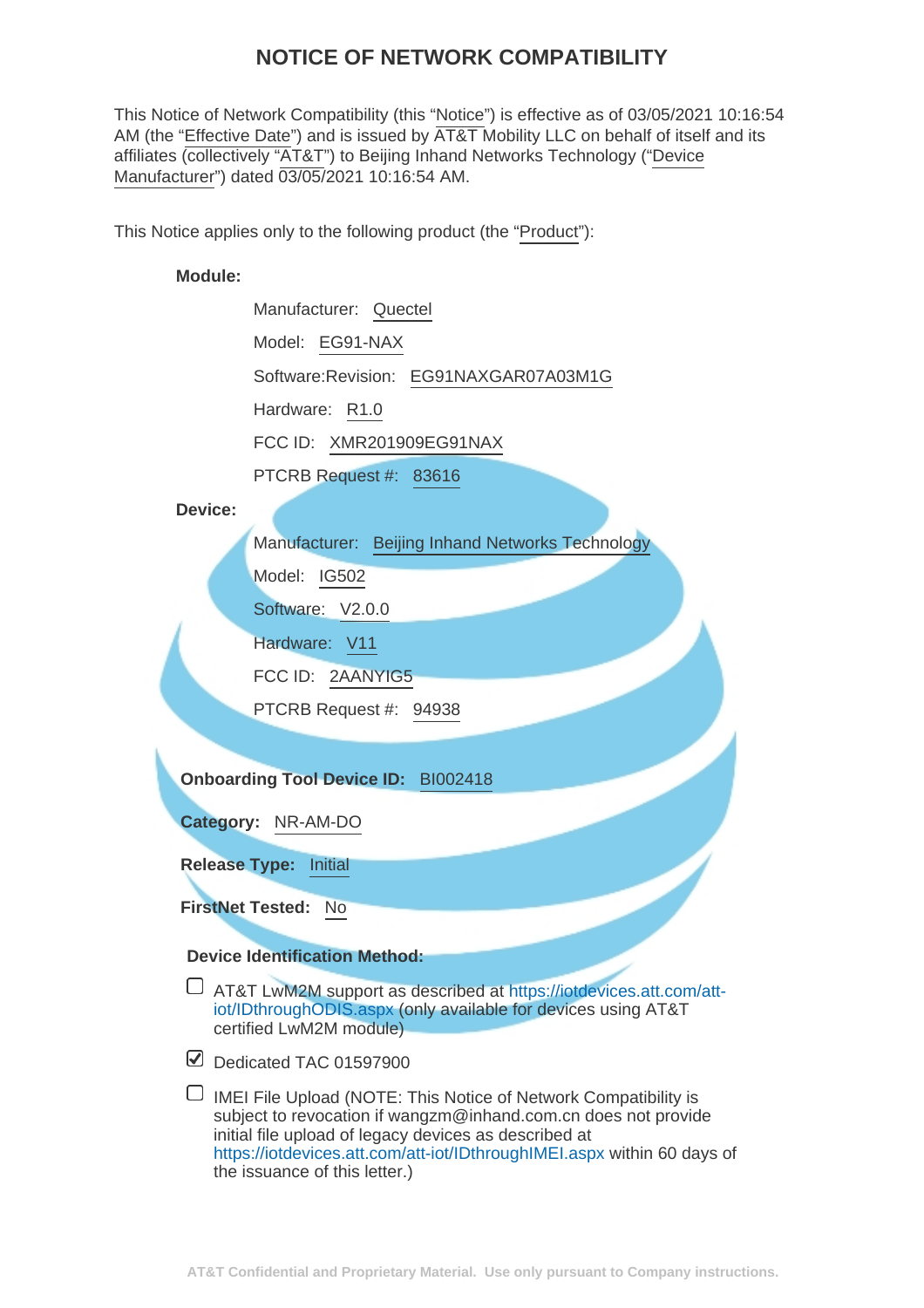### **Connection Mgr/ACM Version:**

Attachment A: Not Applicable

This Notice only relates to the Product as specifically described herein and any variations from these component versions, no matter how slight, are not covered by this Notice.

Note: Additional conditions for this approval:

#### • None

### **1. Testing**

AT&T performed applicable testing on the Product (the "Testing"). This includes testing for:

- Negative impacts on AT&T's wireless network.
- Baseline regulatory confirmation.
- RF testing against components in the wireless AT&T network.
- Network selection testing.

## **2. Testing Results**

The device under test was not observed to cause any adverse problems to the AT&T network when activated and used in the lab. The device under test is certified for both CS and PS services (as applicable). Any change to the mode of operation invalidates the AT&T Certification.

# **3. Limitations**

Because of the limited scope of the Testing, AT&T does not make any representations regarding any feature, function or other characteristic of the Product not described herein, including, but not limited to, the following:

- 1. Data throughput performance.
- 2. Voice quality performance.
- 3. Manufacturing/assembly issues.
- 4. RF Parametric performance beyond PTCRB testing.Voice and Data interaction handling.
- 5. Consumer handset-based features including Java applications, MMS, SMS.
- 6. System, component level, or application level security performance.
- 7. Ability to make Emergency calls (for example to 911) as this is the responsibility of the manufacturer to test and meet the emergency location requirements.

Manufacturer will not identify AT&T or its Affiliates in any advertising, sales material, press release, public disclosure or publicity without prior written authorization by AT&T

Furthermore, AT&T does not make any representation or warranty, express or implied, to any person or entity, including, without limitation, any warranties regarding the performance, desirability, merchantability, suitability, originality, quality, fitness for a particular purpose or otherwise (irrespective of any previous course of dealings between the parties or custom or usage of trade), with respect to the Product. Device Manufacturer may not make any representation to any third party inconsistent with the terms of this Notice.

**Beijing Inhand Networks Technology General Indemnity Obligations.** Beijing Inhand **1.** Networks Technology as Indemnifying Party, will defend, indemnify and hold harmless AT&T, and its Affiliates, directors, officers, and employees from and against any and all third-party claims, including but not limited to End User claims, causes of action,